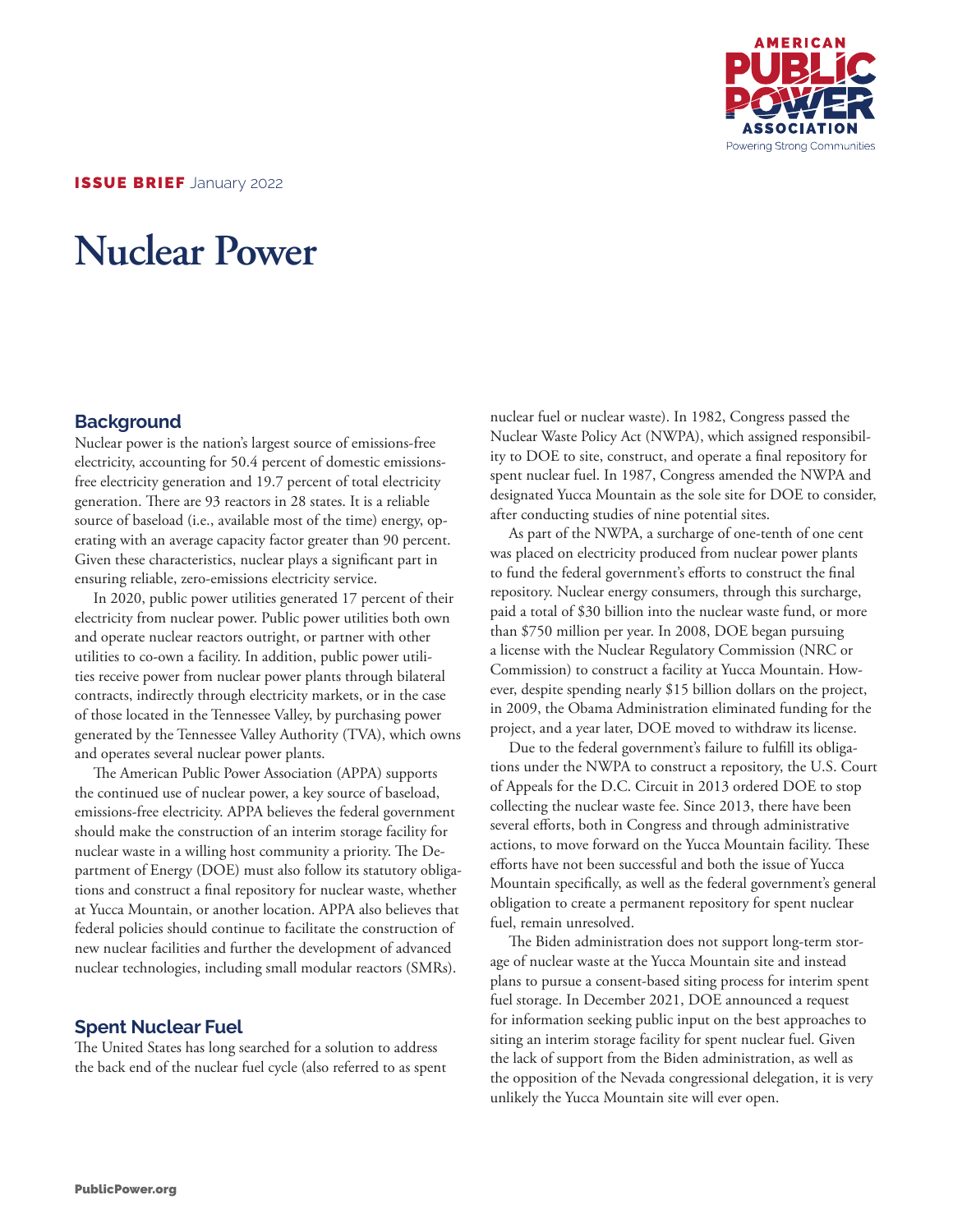# **Small Modular Reactors**

SMRs are small nuclear reactors that will be able to generate up to 300 megawatts of power and be linked together to provide incremental power as load grows. SMRs could yield significant economic, energy security, and environmental benefits. They are expected to be an attractive option for generating electricity from a non-greenhouse gas emitting energy source and could provide utilities with flexibility through scalability and plant siting. Because of the potential benefits of SMRs, DOE has provided funding for the accelerated development and commercialization of this technology.

Several public power utilities are directly involved in the development of SMRs. The Utah Associated Municipal Power Systems (UAMPS), as part of its Carbon Free Power Project (CFPP), is working with NuScale Power to develop an SMR power plant at the Idaho National Laboratory in Idaho Falls, Idaho. In 2020, the NuScale Power SMR, called the VOYGR, became the first ever SMR to receive design approval from the NRC. It is expected that the first six modules of the VOYGR-6 plant in Idaho will begin operation in 2029. Additionally, in May 2021, NuScale Power and Grant County Public Utility District announced a memorandum of understanding to evaluate the deployment of NuScale's SMR technology in Washington.

In December 2019, TVA became the first utility to receive an early site permit to build and operate two or more SMR modules at the Clinch River Nuclear Site near Oak Ridge, Tennessee. Additionally, in May 2021, TVA announced plans to provide engineering, operations, and licensing support to help Kairos Power develop its fluoride salt-cooled demonstration reactor in Oak Ridge, Tennessee.

In May 2020, DOE launched the Advanced Reactor Demonstration Program (ARDP) to demonstrate advanced nuclear reactor technology. Using cost-sharing partnerships with the private sector, the ARDP will provide \$160 million to build two advanced reactors that are operational within five to seven years. The program has awarded TerraPower and X-energy \$80 million each to demonstrate the Natrium reactor, a sodium-cooled fast reactor, and the Xe-100, a high temperature gas-cooled reactor, respectively. Energy Northwest, a joint operating agency composed of 27 public utility districts and municipally owned public power utilities in Washington state, is a utility partner on the TerraPower project.

### **Congressional Action**

Provisions to support advanced nuclear power, including research on advanced fuels, advanced reactors, and fusion energy became law as part of the Energy Act of 2020, which passed in December 2020 as part of an omnibus appropriations and CO-VID-19 relief package. The law also appropriated \$250 million for the ARDP for fiscal year (FY) 2021.

The Infrastructure Investment and Jobs Act (H.R. 3684), signed into law on November 15, 2021, established a \$6 billion financial support program for existing nuclear reactors in competitive electricity markets that are projected to close due to economic factors. The law also authorized additional funding for the ARDP and appropriated \$2.4 billion to fund existing ARDP awards through FY 2025.

Both President Biden's FY 2022 budget request and H.R. 5376, the Build Back Better Act, which passed the U.S. House of Representatives in November 2021, included the creation of a production tax credit (PTC) for electricity generated from existing nuclear power plants. The Build Back Better Act would specifically allow for the refundable, direct payment of the nuclear PTC, making it available to public power utilities, which APPA strongly supports.

On nuclear waste, Representative Doris Matsui (D-CA) introduced H.R. 2097, the Storage and Transportation of Residual and Excess (STORE) Nuclear Fuel Act in March 2020. The STORE Nuclear Fuel Act would allow DOE to take title of commercial spent nuclear fuel for the purpose of transferring it to a consolidated interim storage location, developed either by a private entity or DOE. The bill would also establish a process for establishing a consolidated interim storage site using consent-based agreements. In March 2020, Democratic members of the Nevada delegation, led by Senator Catherine Cortez Masto (D-NV) and Representative Dina Titus (D-NV), introduced the Nuclear Waste Storage Informed Consent Act (S. 541/H.R. 1524) to require the consent of Nevada's governor, impacted local governments, and impacted tribes before a permanent repository could be constructed at Yucca Mountain.

Finally, in December 2021, Senators Joe Manchin (D-WV) and John Barrasso (R-WY) introduced S. 3428, the Fission for the Future Act, which would require DOE to create a program to support the deployment of advanced nuclear technology to communities with retired or retiring fossil fuel generation resources.